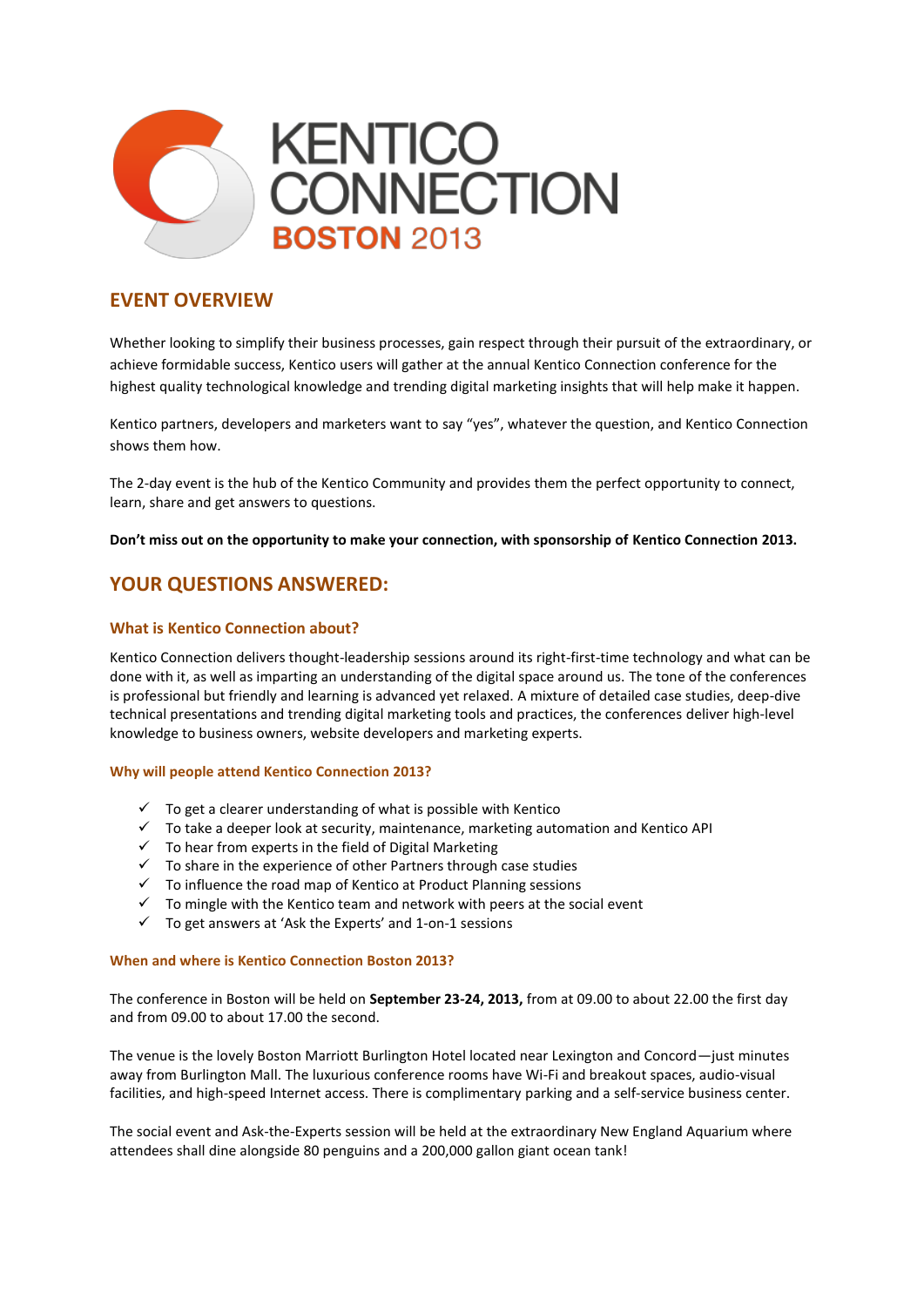

● ● ※ Kentico

#### **What's on the agenda this year?**

The 2-day conference is packed full of information delivered by Kentico and industry experts in 3 tracks;

**The 2-day Partner Track**: bringing a whole day of partner-led case studies and sessions on leveraging the new online marketing tools in Kentico EMS.

**The 2-day Technology Track**: taking a look at security, maintenance, marketing automation, mobile development and Kentico API from a developer's perspective.

**The NEW half-day Marketing Track**: bringing relevant and thought-leadership knowledge in digital marketing from experts in the fields of PR, Brand and Social; imparting an understanding of the digital space around us.

#### **Who attends?**

.

Anyone who uses or plans to use Kentico CMS, including partners, partner prospects and end clients. Our 3-track agenda ensures whoever attends will find valuable information.

#### **113 people attended Kentico Connection 2012 in Denver**

Here are some interesting stats:

- $\checkmark$  54.87% Partners
- $\checkmark$  32.74 % Clients
- 50.84 % of Kentico Connection 2011 attendees returned for Kentico Connection 2012



#### **2012 Kentico Connection Denver sponsors included:**



Tel: +1-866-328-8998, E-mail: partners@kentico.com, http://connection.kentico.com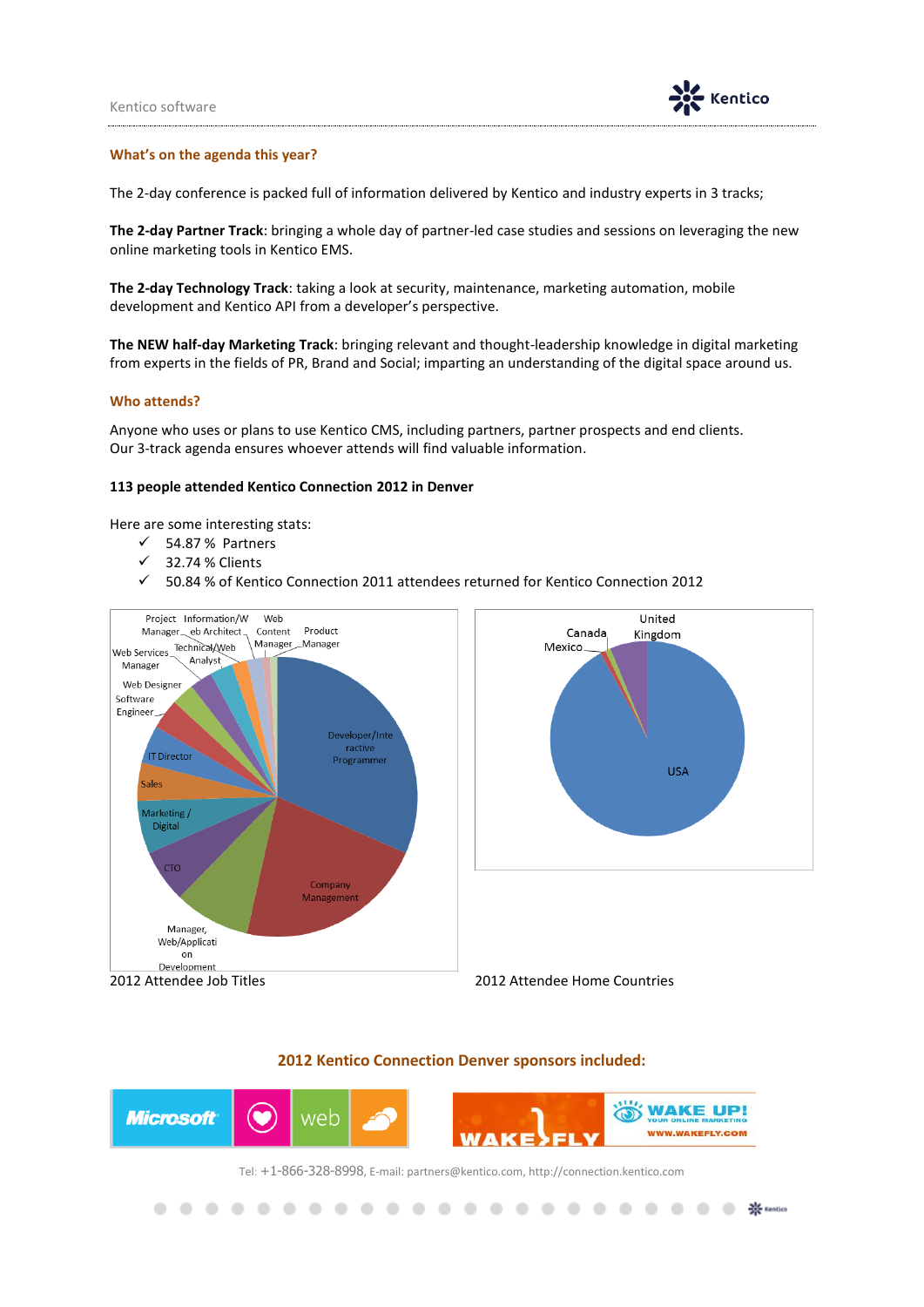

## **WHAT ARE THE SPONSORSHIP OPPORTUNITIES?**

Kentico Connection Boston 2013 presents the perfect opportunity for you to target Web developers, on-line marketers, website designers, content editors, administrators and company owners throughout the U.S. at a socially-stimulating, information-packed event.

We are offering the following **special sponsorship and marketing opportunities** for our customers and partners to engage with attendees of Kentico Connection 2013.

Kentico Connection Boston 2013 offers the following opportunities to sponsors:

### **Event sponsorships**

| <b>Platinum Sponsors</b><br>(We allow a maximum of 3<br>platinum sponsors) | \$5,000 | listing in the conference guide<br>clickable logo on Kentico.com to your website<br>✓<br>bag insert (worth of $\frac{2}{3}$ 1,000),<br>2 Kentico Connection tickets (worth of \$1,498)<br>$\checkmark$<br>banners<br>floor signage<br>premium placement on our website<br>5-minute presentation<br>$\checkmark$ |
|----------------------------------------------------------------------------|---------|-----------------------------------------------------------------------------------------------------------------------------------------------------------------------------------------------------------------------------------------------------------------------------------------------------------------|
| <b>Sponsors</b><br>(unlimited)                                             | \$3,000 | listing in the conference guide<br>logo on the website (no click through)<br>bag insert (worth of $$1,000$ )<br>1 free Kentico Connection ticket (worth of \$599)                                                                                                                                               |

## **Marketing Opportunities**

| \$1,500 | <b>Chair Flyers</b>                       | Your company promotional material placed on attendees chairs, one each day.                                                                    |
|---------|-------------------------------------------|------------------------------------------------------------------------------------------------------------------------------------------------|
|         |                                           |                                                                                                                                                |
| \$2,000 | <b>Opening keynote</b>                    | Premium logo placement for your company during the opening keynote                                                                             |
|         |                                           |                                                                                                                                                |
| \$2,000 | Lanyards                                  | Conference lanyards with your company logo (color limitations apply)                                                                           |
|         |                                           |                                                                                                                                                |
| \$4,000 | 'Ask the experts'/<br><b>Social Event</b> | Premium logo placement for your company at the<br>'Ask the Experts' session, a 5-minute presentation (introduction), drink<br>tickets          |
|         |                                           |                                                                                                                                                |
| \$1,000 | <b>Bag inserts</b>                        | Your company promotional material handed to attendees in welcome bags on<br>first day                                                          |
|         |                                           |                                                                                                                                                |
| \$1,500 | <b>Coffee break</b>                       | Your company logo printed on napkins available during coffee break                                                                             |
|         |                                           |                                                                                                                                                |
| \$4,000 | <b>All Coffee breaks</b>                  | Your company logo printed on napkins available during coffee break for all<br>coffee breaks (Day $1 + Day 2$ )                                 |
|         |                                           |                                                                                                                                                |
| \$2,000 | <b>Water Bottles</b>                      | Your company logo printed on water bottles given to every attendee                                                                             |
|         |                                           |                                                                                                                                                |
|         | Prize(s) for raffle                       | The type of prize is up to you. Your logo will be included at the closing keynote<br>presentation and mentioned by the moderator of the raffle |

Tel: +1-866-328-8998, E-mail: partners@kentico.com, http://connection.kentico.com